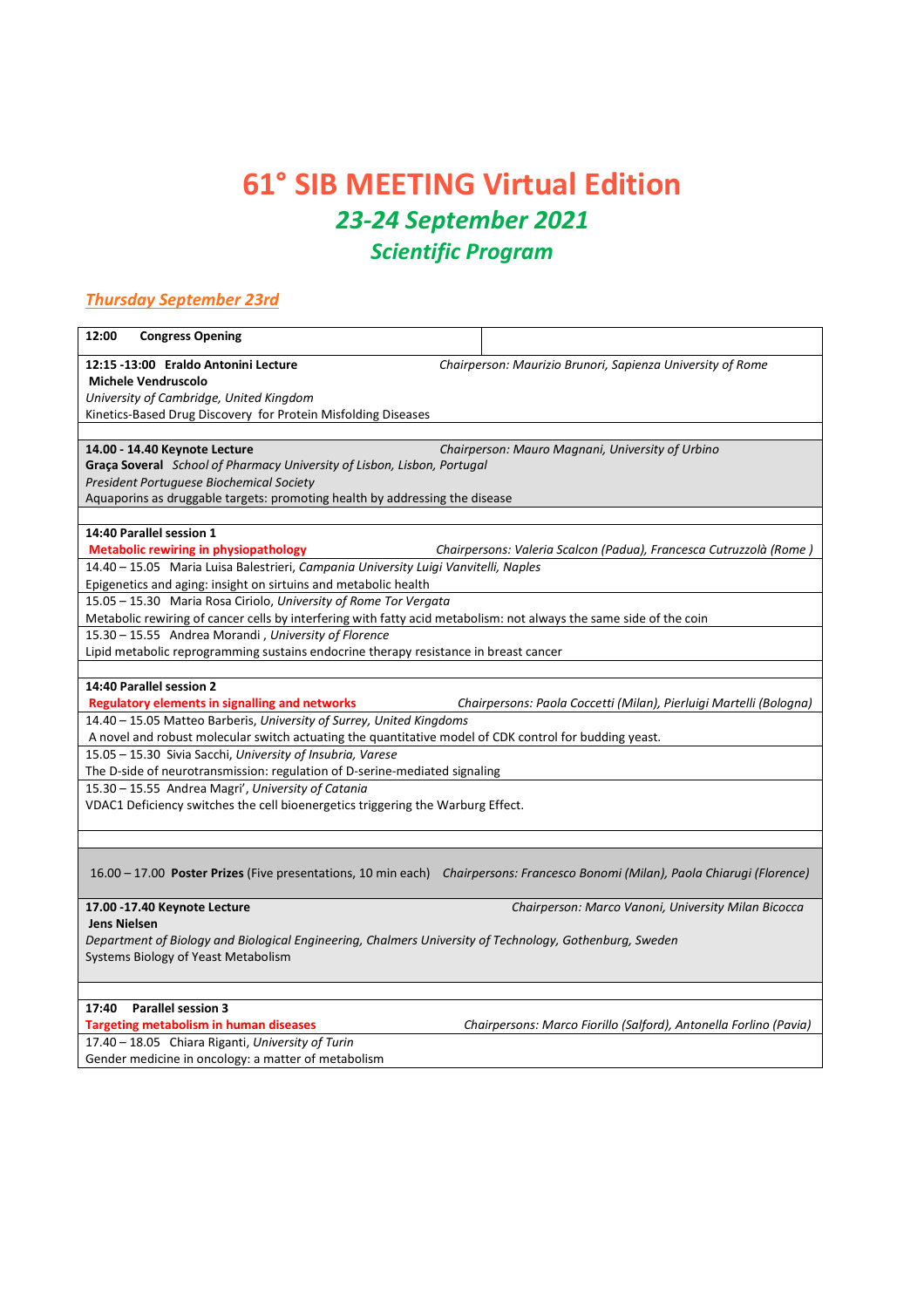18.05 – 18.30 Margherita Ruoppolo, *University of Naples Federico II*  The OMIC landscape of organic acidemias

18.30 – 18.55 Alessio Paone, *Sapienza University of Rome* 

Riboregulation of human serine hydroxymethyltransferase enzyme activityreveals a novel strategy to shape cell metabolism

## **17:40 Parallel session 4**

**Crosstalk at intra and intercellular levels** *Chairpersons: Ottavia Spiga (Siena) Maria Tolomeo (Bari)*

17.40 – 18.05 Gennaro Agrimi, *University of Bari Aldo Moro*

Identification of the mitochondrial NAD<sup>+</sup> transporter of animal mitochondria

18.05 – 18.30 Laura Marchetti, *University of Pisa*

The neurotrophin signalling network: from intracellular dynamics to therapeutic targeting

18.30 – 18.55 Daniele Dell'Orco, *University of Verona* 

Optimizing a paradigmatic sensory transduction pathway by synergistic protein-protein and protein-membrane interaction

## *Friday September 24th*

*9:00 Round tables and selected posters (parallel sessions)*  **1) Metabolic rewiring in physiopathology** Chairpersons *Nico Mitro (Milan), Salvatore Nesci (Bologna),Serena Rinaldo (Rome)* **2) Regulatory elements in signalling and networks**  Chairpersons *Luigi Bagella (Sassari), Lucia Stefanini (Rome), Ivano Eberini (Milan)*  **3) Targeting metabolism in human diseases**  Chairpersons *Daniele Condorelli (Catania) Angela Rizzo (Milan), Gennaro Sanità (Naples)* **4) Crosstalk at intra and intercellular levels** Chairpersons *Massimo Aureli (Milan), Eugenio Barone (Rome), Maria Francesca Scalise (Cosenza)*  **5) Structural and molecular bases of pathologies**  Chairpersons *Alessandro Aliverti (Milan), Barbara Cellini (Perugia), Angelo Toto (Rome)*  **6) Agro-food by-products and waste for sustainable innovative applications**  Chairpersons *Cristina Angeloni (Camerino), Carla Gentile (Palermo), Mohamed Sabbah (Nablus)*  **13:30 – 14.10 Keynote Lecture** *Chairperson: Beatrice Cobucci Ponzano, CNR, Naples* **Michael O'Donohue**  *Toulouse Biotechnology Institute, Toulouse, France*  IBISBA : integrating European capacity in industrial biotechnology **14:10 Parallel session 5 Structural and molecular bases of pathologies** *Chairpersons: Roberta Fusco (Messina) Menico Rizzi (Novara)* 14.10 – 14.35 Stefano Ricagno, *University of Milan*  Structural bases of light chain amyloidosis: the role of the native and the fibrillar states. 14.35 – 15.00 Francesco Marchesani, *University of Parma*  Understanding neurological diseases at the molecular level: biochemical characterization of enzymes involved in L-serine biosynthesis and their pathogenic variant 15.00 – 15.25 Annarita Miccio, *University of Paris (France)* 

Genome editing approaches for β-hemoglobinopathies